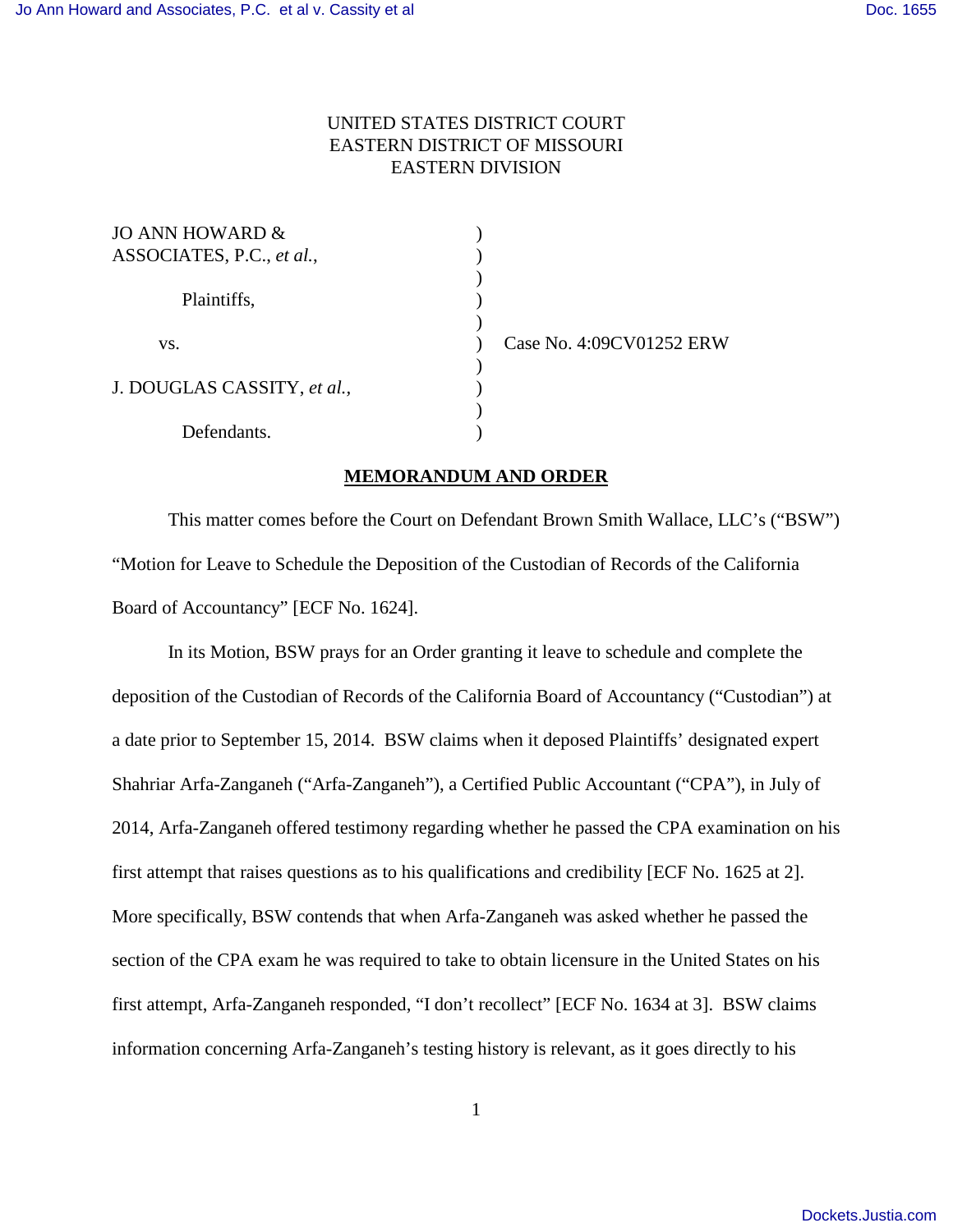credibility as a witness, arguing Arfa-Zanganeh's "apparent reluctance to be forthcoming regarding his testing history reflects directly on his credibility as a witness to tell the truth" [ECF No. 1634 at 4].

In their Response, Plaintiffs urge the Court to deny BSW's Motion, arguing BSW seeks information that is either easily accessible through public sources, or is protected by confidentiality [ECF No. 1632]. Plaintiffs state the date of Arfa-Zanganeh's licensure is readily available from the California Board of Accountancy's ("Board") website, and they attach a document displaying that information. Plaintiffs further state the Board has advised them that it does not release testing information because it is confidential.

Additionally, Plaintiffs contend the requested deposition is not reasonably calculated to lead to the discovery of admissible evidence. Plaintiffs report Arfa-Zanganeh testified, and the Board's website verifies, he passed the CPA exam in 1992 and has been licensed since that time. They argue Arfa-Zanganeh's exam results from over twenty years ago are irrelevant, and contend the minimal probative value they may have is substantially outweighed by the danger of unfair prejudice and wasting time. Plaintiffs further contend BSW's Motion should be denied because BSW's counsel did not confer with Plaintiffs prior to filing its Motion. Finally, assuming BSW's Motion is appropriate discovery, Plaintiffs claim the requested information can be obtained more efficiently through a subpoena duces tecum, as opposed to a deposition.

In its Reply, BSW agrees the requested information can be obtained more efficiently through a subpoena duces tecum [ECF No. 1634]. Claiming, however, "it is common knowledge knowledge that the CPA exam is amongst the most difficult professional exams to pass," BSW contends Arfa-Zanganeh "almost certainly would remember having taken this burdensome test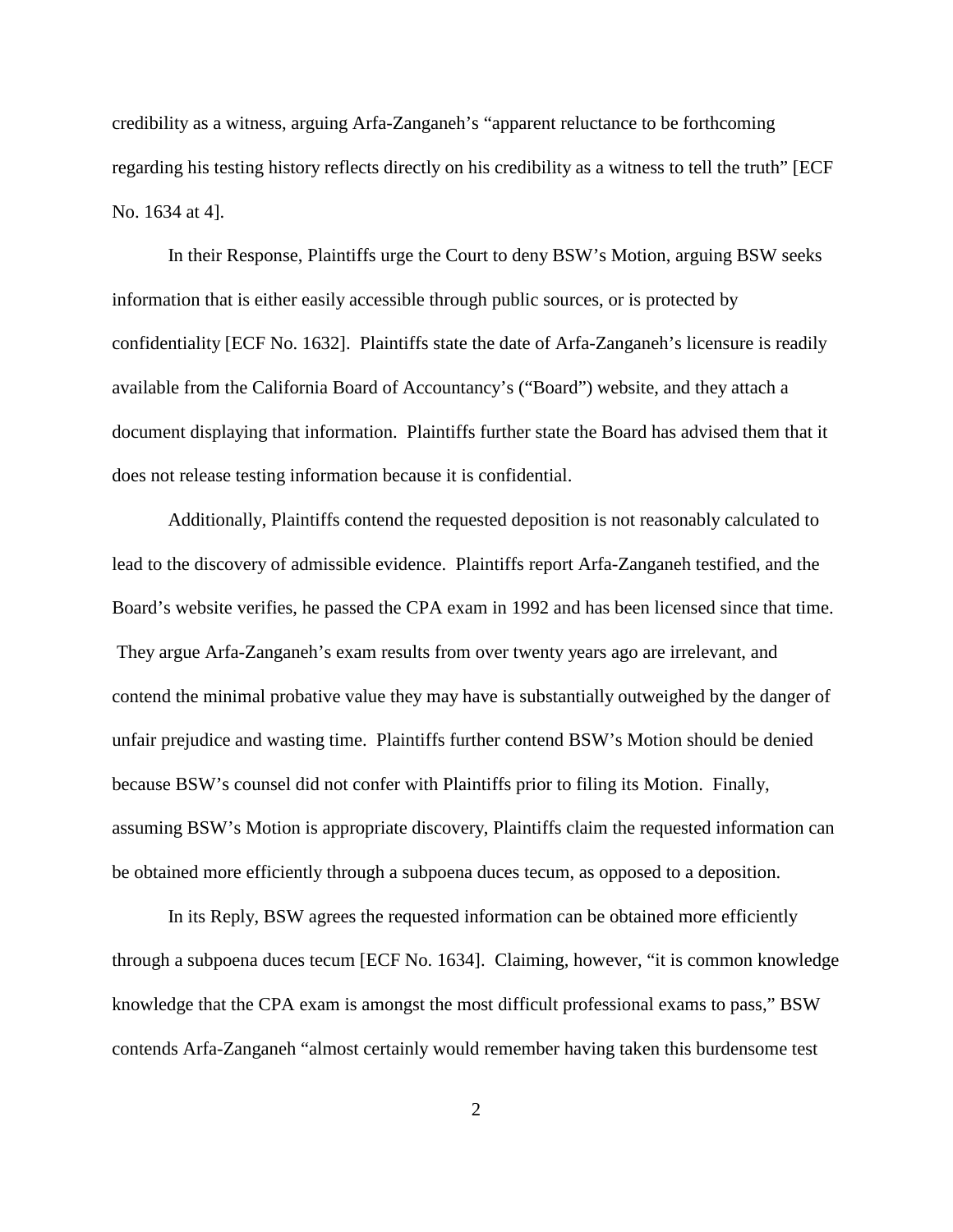more than once[,]" and BSW argues a subpoena directed to the Board requesting Arfa-

Arfa-Zanganeh's testing history is relevant for impeaching him, and is reasonably calculated to

lead to the discovery of such evidence.[ECF No. 1634 at 4].

After Arfa-Zanganeh testified during his deposition that he passed the CPA exam in

1992, BSW inquired as follows:

Q: Did you pass the – all four parts at the first attempt or did you take some more than once?

A: Well, I was a UK-chartered accountant. Bermuda CPA, Canadian CPA when I was working in Bermuda. So when I came to the United States, only had to take one or two parts, which I did, and I think that all got finished by end of 1992 if I'm not mistaken.

Q: And of the one or two parts that you had to take, did you pass them both the first time?

A: I don't recollect. Such a long time ago.

[ECF No. 1632-2 at 3].

BSW does not dispute the date or validity of Arfa-Zanganeh's licensure; nor does BSW argue Arfa-Zangeneh lacks the knowledge, skill, experience, training, or education necessary to qualify as an expert in this matter. *See* Fed. R. Evid. 702. Instead, BSW appears to suggest that taking the CPA exam more than once would somehow show him to be less qualified than a CPA who had passed the examination on his first sitting. Interestingly, in arguing Arfa-Zanganeh's testing history is relevant, BSW quotes two court opinions that indicate the CPA exam is "difficult," "demanding," and rarely passed on the first attempt. *See Ferguson v. Dep't of Health Health & Human Res., Office of Mgmt. & Fin.*, 451 S.2d 165, 169 (1<sup>st</sup> Cir. 1984); *Hochhauser v. Hochhauser*, No. 03-00119, 2003 WL 22768792 at \*6 (Tn. Ct. App. Nov. 19, 2003). These